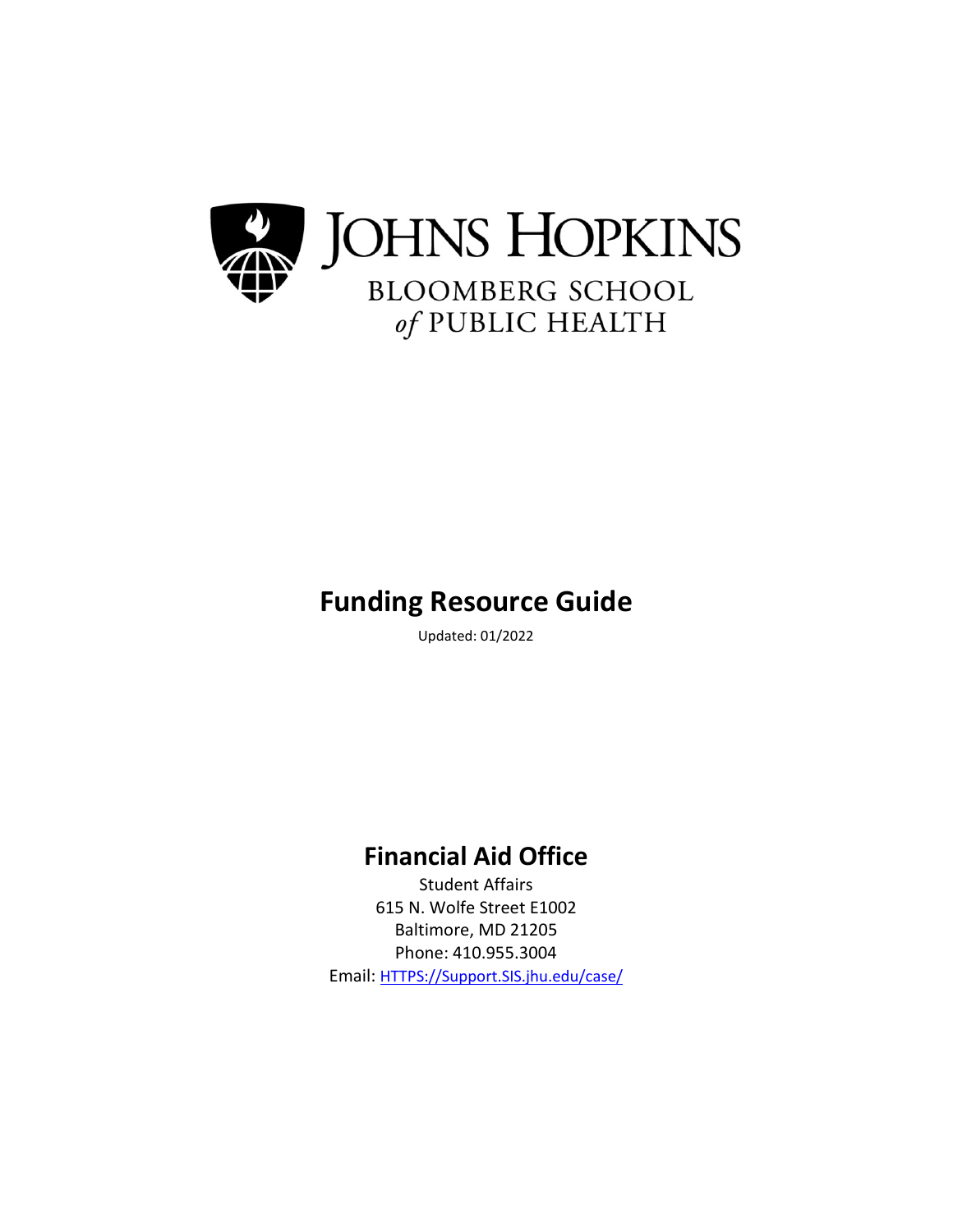# **Table of Contents:**

- General External Private Scholarships- pp.  $1 2$
- International Students and Specific Groups- pp. 2 4
- Military Scholarships pp. 5
- State Scholarships p. 5
- General Resources for Financial Aid Information p. 5
- JHBSPH Student Affairs Contact Information p. 6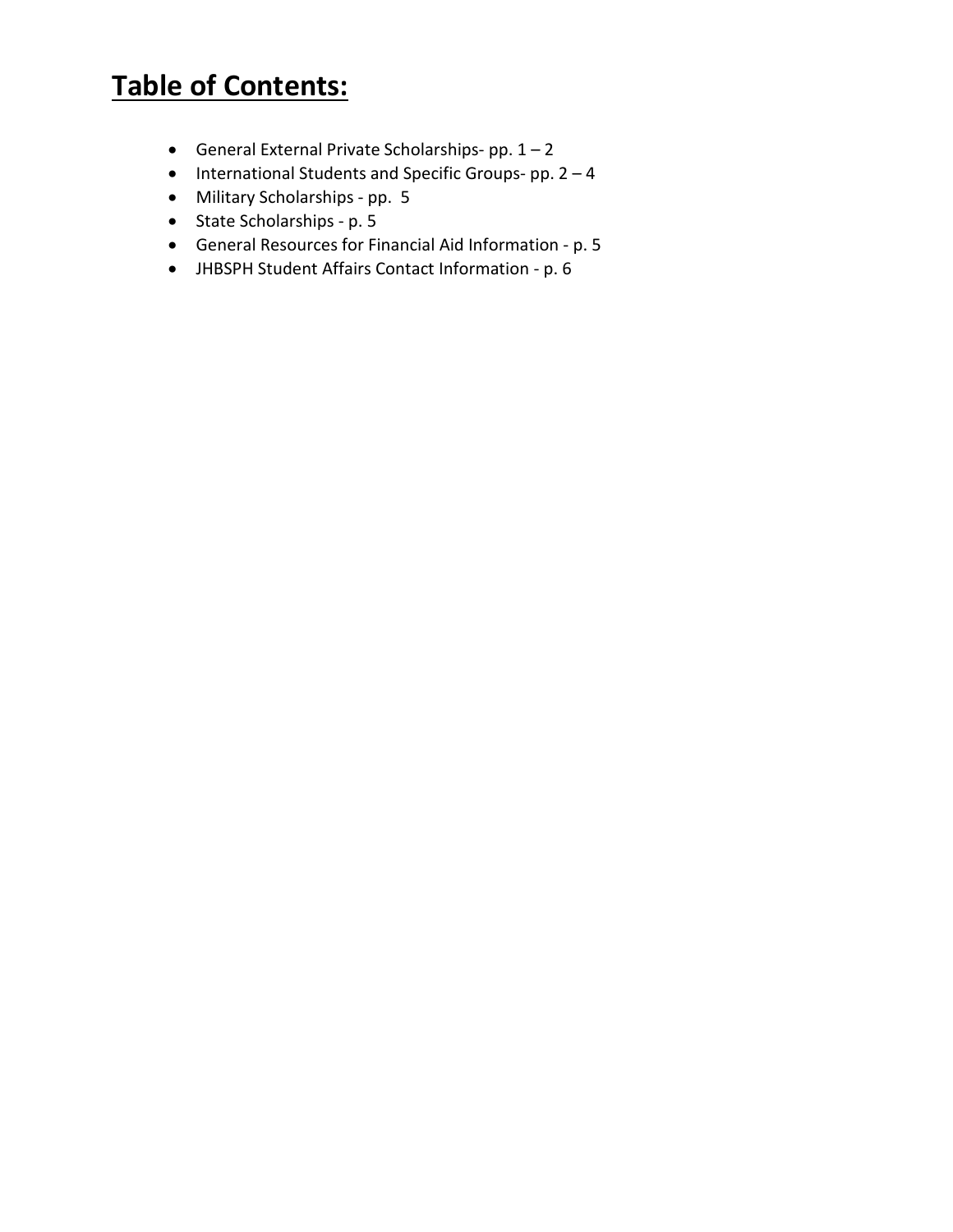At the Johns Hopkins Bloomberg School of Public Health, each academic department administers and awards scholarship assistance; no application is required to be considered for funding. Scholarships are, most often, limited to full-time students. All students in the full-time Master of Public Health program are considered for funding and there is a limited amount of funding for part-time study. Most departments provide some level of assistance for doctoral study. The school also provides a limited number of need-based scholarships administered by the Financial Aid Office to first year full-time master's students. Excluding the Master of Public Health program, students in most master's programs that exceed 4 terms may qualify to receive up to a 75% tuition reduction. Some programs allow the award to be split twenty-five percent (25%) in year-1 and fifty percent (50%) in year-2. You may also review funding opportunities posted on our [Funding and](https://publichealth.jhu.edu/offices-and-services/office-of-admissions-services/funding-and-scholarships) Scholarships page.

As institutional funding is limited, students are encouraged to pursue private scholarships to assist in meeting their education costs. This document provides a listing of possible external private scholarships for which you may apply. You will also find useful scholarship search engines here and on our [website.](http://www.jhsph.edu/offices-and-services/student-affairs/financial-aid/forms-and-resources/) Please contact the organization directly for more details and application procedures.

# **General External Private Scholarships:**

#### **[Agency for Healthcare Research and Quality \(US Dept. of Health and Human Services\):](http://www.students.gov/STUGOVWebApp/Public?operation=visit&siteID=294)** <http://www.ahrq.gov/fund/grantix.htm>

The Agency for Healthcare Research and Quality at the Dept. of Health and Human Services supports research to improve the quality, effectiveness, accessibility and cost effectiveness of health care.

#### **Air & Waste Management Association:**

<https://www.awma.org/scholarships> Scholarships support study in air quality, waste management and environmental management.

# **American Psychological Foundation**

#### **Violet and Cyril Franks Scholarship:**

<https://www.apa.org/apf/funding/franks?tab=3>

The APF Violet and Cyril Franks Scholarship supports graduate-level scholarly projects that use a psychological perspective to help understand and reduce stigma associated with mental illness.

# **American Water Works Association:**

<https://www.awwa.org/Membership-Volunteering/Students-Young-Professionals/AWWA-Scholarships> Supports students pursuing training and research in the field of water supply and treatment.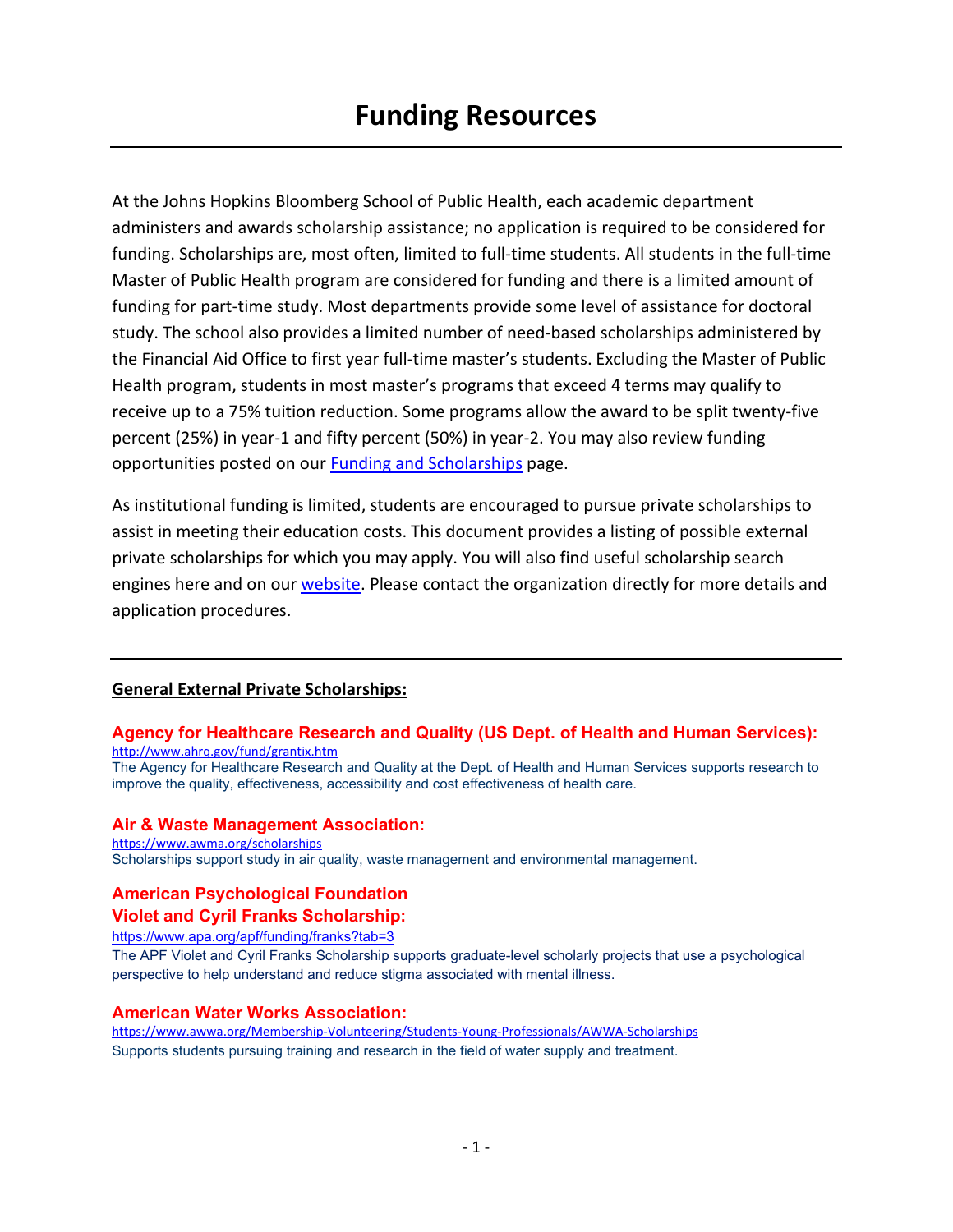## **B. Davis Scholarship:**

<http://www.studentawardsearch.com/scholarships.htm> The scholarship is available to all students currently enrolled at a postsecondary institution.

# **[Funding Opportunities from The National Science Foundation:](http://www.students.gov/STUGOVWebApp/Public?operation=visit&siteID=17)**

[http://nsf.gov/funding/education.jsp?fund\\_type=2](http://nsf.gov/funding/education.jsp?fund_type=2)

The National Science Foundation promotes and advances scientific progress in the U.S. by competitively awarding funding for research and education in the sciences, mathematics and engineering.

# **Guttmacher's Cory L. Richards Memorial Scholarship:**

<http://www.guttmacher.org/richardsscholarship/> The Cory L. Richards Memorial Scholarship will support emerging leaders in the field of sexual and reproductive health and rights.

#### **Leopold Schepp Foundation:**

<http://www.scheppfoundation.org/> The foundation awards scholarships to full time students who demonstrate a combination of fine character, academic excellence, financial need, compassion, a commitment to volunteerism and whose goal will benefit mankind.

# **Mensa Education and Research Foundation:**

#### [www.mensafoundation.org](http://www.mensafoundation.org/)

Provides scholarships and awards to MENSA members and non-members.

#### **National Science Foundation Graduate Research Fellowship Program:**

<http://www.nsfgrfp.org/>

The program recognizes and supports outstanding graduate students in NSF-supported science, technology, engineering, and mathematics disciplines who are pursuing research-based masters and doctoral degrees at accredited U.S. institutions.

#### **Ruth L. Kirschstein National Research Service Award (NRSA):**

https://researchtraining.nih.gov/career/graduate

Provides research training grants to prepare trainees for careers that have will have a significant impact on healthrelated research needs of the Nation.

#### **Samvid Scholars**

**https://www.samvid.ventures/samvid-scholars/**

By providing merit-based graduate scholarships, Samvid Ventures invests in the graduate education of future leaders who are committed to effecting a positive change in society.

#### **Tylenol Future Care Scholarship:**

<http://www.tylenol.com/news/scholarship>

The program provides scholarships to students pursuing study in health care including public health.

#### **International Students and Specific Groups:**

International students are urged to pursue all possible funding resources. Below is a listing of some opportunities. Although international students are not eligible for federal financial assistance, they may apply for private loans. Information on private loans is available on ou[r website.](http://www.jhsph.edu/offices-and-services/student-affairs/financial-aid/private-loans/)

## **Advance-Africa:**

<http://www.advance-africa.com/Public-Health-Scholarships.html> Advance Africa enables students in developing countries to receive scholarships and further their education.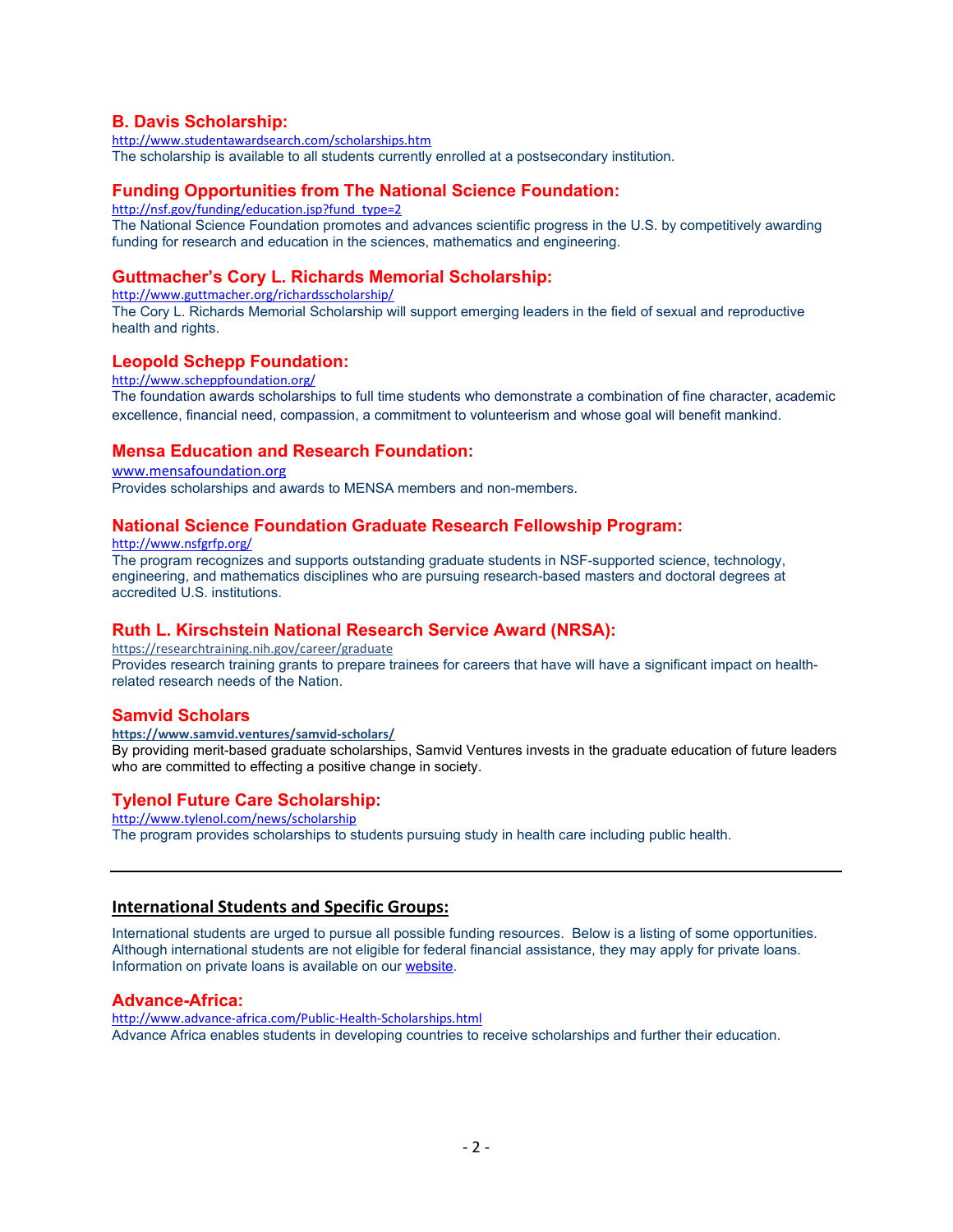# **Agency for International Development (USAID) Donald M. Payne International Development Fellowship Program:**

<http://www.paynefellows.org/?session.areaid=2&contentid=941>

The program provides a pathway to the USAID Foreign Service for minority groups. It provides support for graduate school, internships and professional development.

## **American College of Healthcare Executives Albert W. Dent Scholarship:**

<https://www.ache.org/membership/student-resources/albert-w-dent-graduate-student-scholarship> The program provides scholarships to minority students in graduate healthcare management programs.

#### **American College of Healthcare Executives Foster G. McGaw Scholarship:**

<https://www.ache.org/membership/student-resources/foster-g-mcgaw-graduate-student-scholarship>

The program provides scholarships to minority students in graduate healthcare management programs.

# **American-Scandinavian Foundation (ASF):**

[http://www.amscan.org/fellowships\\_grants.html](http://www.amscan.org/fellowships_grants.html) ASF offers opportunities for Americans wishing to study or research in Scandinavian and Scandinavians wishing to study or research in the U.S.

# **Armenian Professional Society:**

<http://www.armenianprofessionalsociety.org/scholarships.html> Formed in 1958 for the advancement of education among Armenians.

# **Association of American Indian Affairs (AAIA) Scholarships:**

<http://www.indian-affairs.org/scholarships.html> Provides scholarships to students who are from federal and state recognized tribes.

#### **American Australia Association:**

https://www.americanaustralian.org/scholarships/education-fund/ The Association awards fellowships for advanced study in the United States.

# **Belgian American Educational Foundation:**

**[http://www.baef.be](https://baef.be/graduate-study-fellowships-be/)** The foundation supports the exchange of university students, scientists and scholars between the United States and Belgium.

#### **Canadian Federation of University W[om](https://cfuw.org/fellowships-awards/)en:**

[http://www.fcfdu.org/en-ca/fellowshipsawards.aspx](https://cfuw.org/fellowships-awards/) Provides fellowships and awards to Canadian women.

#### **Civil Society Leadership Awards (CSLA):**

<https://www.opensocietyfoundations.org/grants/civil-society-leadership-awards> The CSLA award provides scholarships for master's study to individuals who are citizens of an eligible country for specified fields

of study.

#### **Congressional Hispanic Caucus Institute:**

[https://chci.org/programs/graduate\\_fellowship/](https://chci.org/programs/graduate_fellowship/) The program provides financial assistance to increase graduation rates among Latino students in post-secondary education.

#### **Finlandia Foundation National:**

<http://www.finlandiafoundation.org/Scholarships>

Undergraduate and graduate scholarships are provided to support U.S. or Finnish citizens study in the United States or in Finland.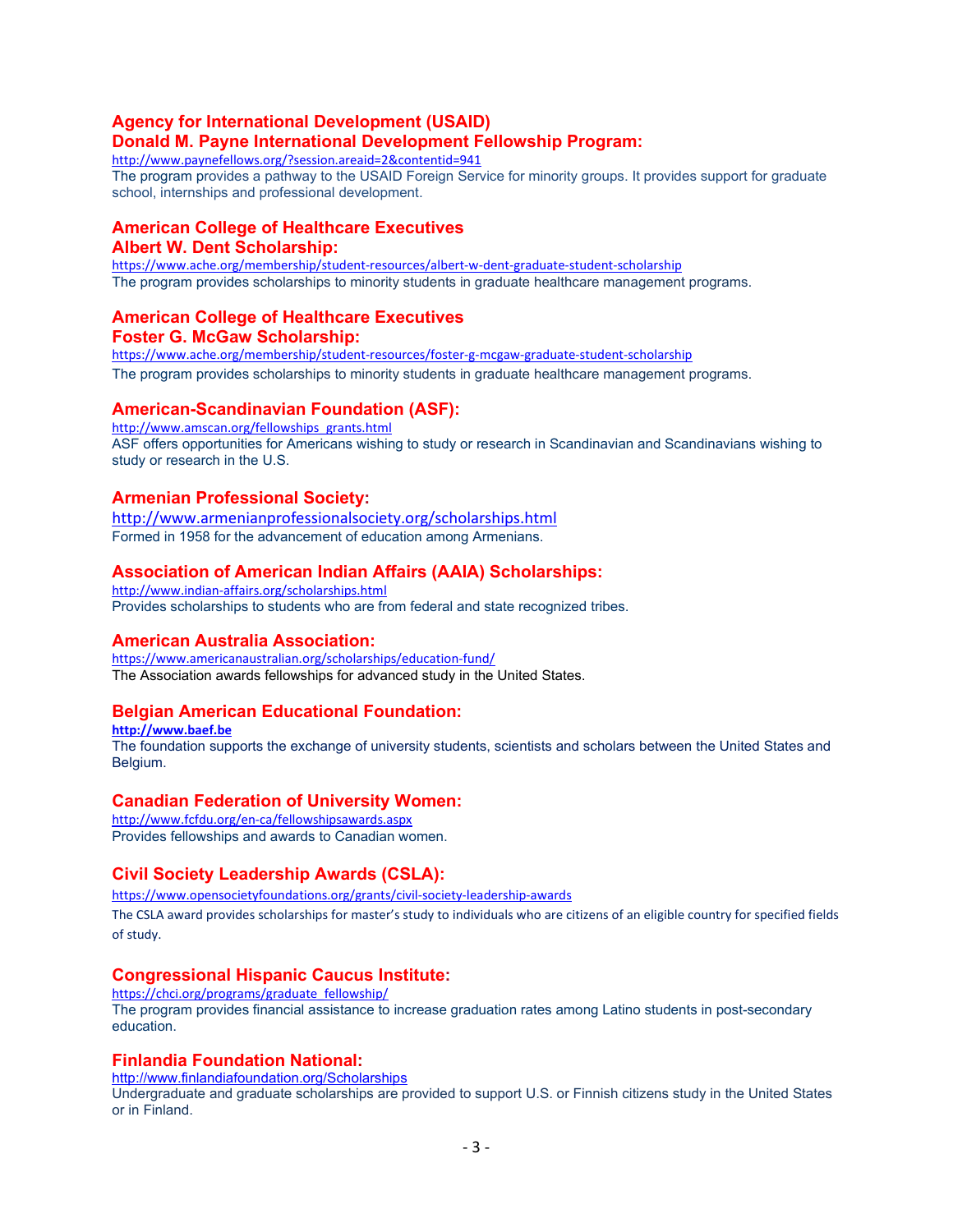# **International Education Financial Aid (IEFA):**

<http://www.iefa.org/> IEFA is a resource for financial aid information for students wishing to study abroad.

# **Institute of International Education (IIE):**

<http://www.iie.org/en> Programs include the Fulbright Program, CMB Next Generation Fellowships and Gilman Scholarships. IIE provides many resources and information for international students.\

# **Luys Foundation:**

[https://www.luys.am](https://www.luys.am/) The foundation provides scholarships to students from Armenia or are of Armenian descent to study at the world's top universities.

# **National Federation of the Blind:**

<http://www.nfb.org/scholarships> Provides scholarships to U.S. citizens who are legally blind.

# **National Hispanic Scholarship Fund:**

<http://www.hsf.net/> Provides scholarships to students of Hispanic heritage.

# **National Italian American Foundation (NIAF):**

<http://www.niaf.org/programs/scholarships/> Provides scholarships to Italian Americans who are members of the NIAF.

# **Native Hawaiian Health Scholarship:**

<https://bhw.hrsa.gov/loansscholarships>

Sponsored by the Health Resources and Services Administration this scholarship supports Native Hawaiians pursuing health professions degrees to service the unique health needs of Hawaiian communities.

# **Organization of American States (OAS)**

#### **Academic Scholarships Program:**

**https://www.educanada.ca/scholarships-bourses/can/oas-oea.aspx?lang=eng** Provides academic scholarships for graduate study or research in a [OAS Member State.](http://www.oas.org/en/member_states/default.asp)

#### **PEO International Peace Scholarship:**

<http://www.peointernational.org/peo-projects-and-philanthropies> A philanthropic organization that provides assistance in educating women through scholarships, grants, awards and loans.

#### **Paul and Daisy Soros Fellowships for New Americans:**

[www.pdsoros.org](http://www.pdsoros.org/) The fellowship supports new American immigrants by providing graduate scholarships.

# **St. Andrew's Society of Washington D.C:**

<https://www.saintandrewsociety.org/scholarships/>

The St. Andrew's Society of Washington D.C. grants awards from its Washington Scots Charity and Education Fund Scholarship Program to Scottish and American students enrolled in U.S. or Scottish institutions.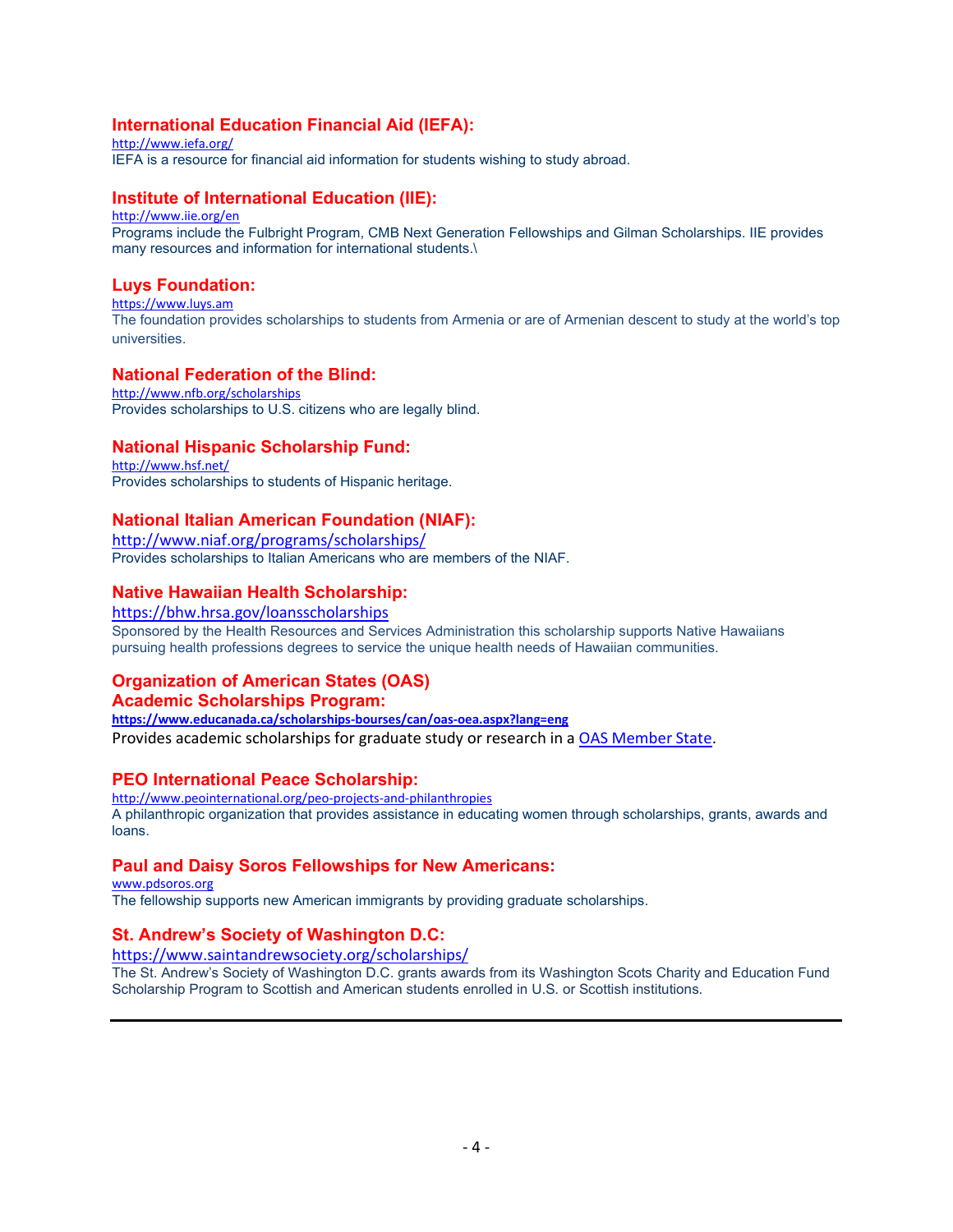#### **Military Scholarships**

#### **Air Force Association:**

<https://www.afa.org/education/scholarships> The Air Force Association offers scholarship opportunities to Air Force active duty, Reserves, Air National Guards and their spouses and dependents.

#### **Pat Tillman Foundation:**

<https://pattillmanfoundation.org/apply-to-be-a-scholar/>

The Fellowship program supports Tillman Scholars with academic scholarship, a national network, and professional development opportunities.

# **U.S. Department of Veterans Affairs: Dependents' Educational Assistance Program (DEA) Fry Scholarship**

[https://www.benefits.va.gov/gibill/fry\\_scholarship.asp](https://www.benefits.va.gov/gibill/fry_scholarship.asp) These programs provide scholarships to children and spouses of Service members who died in the line of duty on/after September 11, 2001.

#### **State Scholarships:**

#### **Scholarships available to Maryland Residents**

#### **Central Scholarship:**

<http://www.central-scholarship.org/scholarships/graduate-and-professional-degrees/> Offers scholarships and interest-free loans to aspiring professionals.

#### **Maryland Higher Education Commission:**

<http://mhec.maryland.gov/preparing/Pages/FinancialAid/descriptions.aspx> Students may apply for Legislative Scholarships.

#### **Other State Funding:**

<https://www2.ed.gov/about/contacts/state/index.html> Non-Maryland residents should contact the designated state agency for information on funding opportunities that may be available through their state of residency.

## **General Resources for Financial Aid Information:**

#### **Association of Schools and Programs of Public Health:**

<http://www.aspph.org/study/financing-your-degree/> Provides tips and tricks to obtaining scholarships.

#### **Fastweb:**

<http://www.fastweb.com/> Online resource for scholarship searches.

#### **FinAid.org:**

[www.finaid.org](http://www.finaid.org/) A comprehensive resource for financial aid information, advice and tools